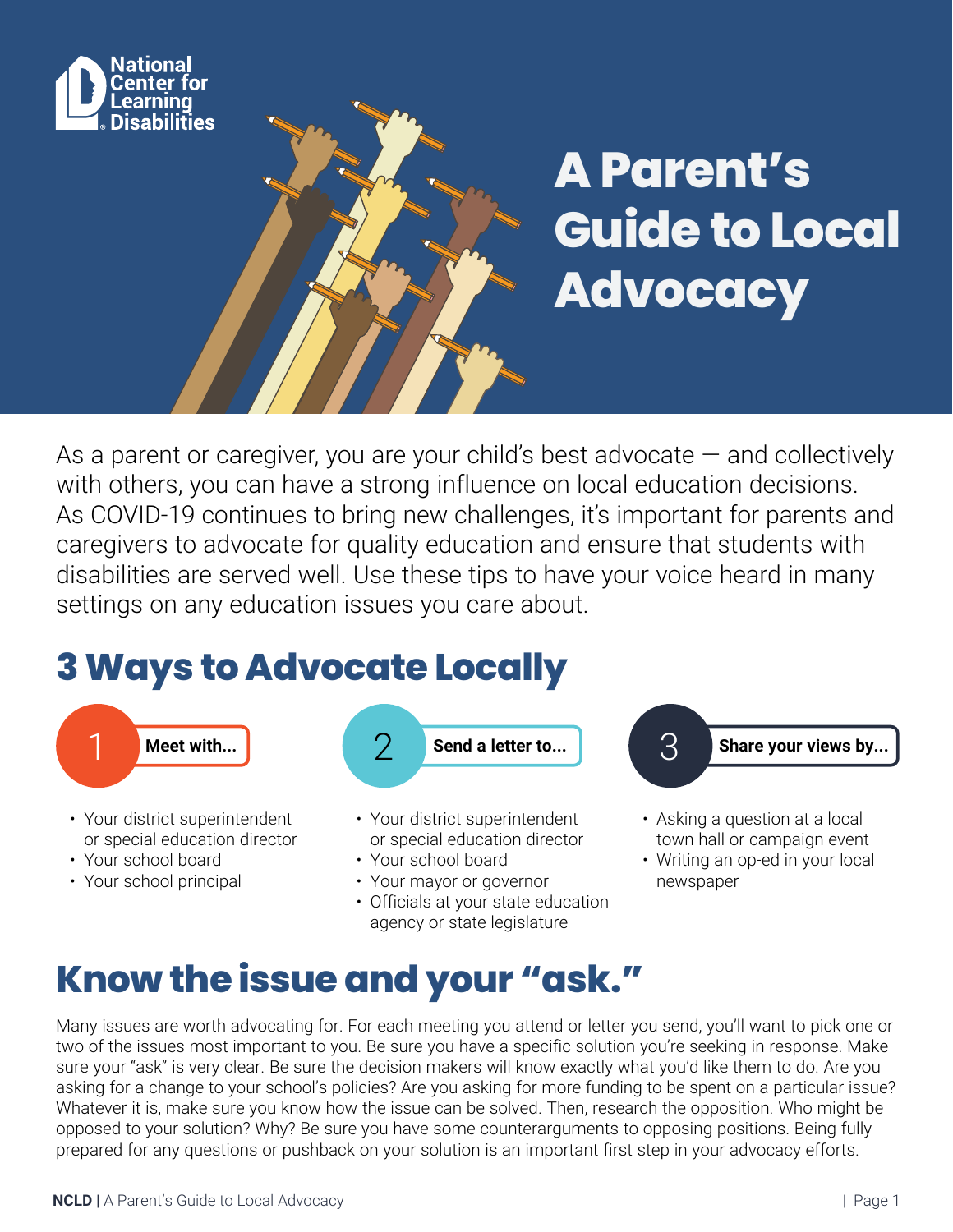

### **Shape your story.**

Advocacy can be most effective when it centers around a personal experience. Our education system is made up of millions of children who are impacted every day by their experiences in schools. Your child is one of them, and you've had unique experiences on your journey. Reflect on these experiences. Which challenges have you and your child overcome? What made the biggest impact on your child's school experience? What else is needed to help your child succeed? Your experiences may be unique to you and your family, but others in your community likely have had similar experiences. Choosing a few examples can help make your "ask" more personal and help the decision makers relate to the issue.

## **Decide who the right decision maker is.**

There are many decision makers within the public education system. Some work in school buildings, some work at the district level, and others work for the state education agency. Each plays an important role, and many of them collaborate regularly. However, only certain ones may be able to take the action you're seeking. Ask yourself: "Which decision maker can actually accomplish this?" Focus your advocacy efforts on that person or office. For example, your school principal may not be able to make funding decisions, but they can encourage teachers in your school building to adopt certain practices. On the other hand, your school board can approve budgets, set priorities, and make decisions about school calendars, policies, and resources, but they may not be best suited to handle school-specific issues like instruction or school climate.

## **Look for others to join you.**

There is strength in numbers. The collective voice of parents can be powerful. Seek out parents who are facing similar challenges, and have them join you in speaking up on a certain issue. Be sure to use digital resources such as social media and email Listservs to build connections and find other interested parents. Here are some organizations that could help you connect with supportive parents:

- Your district's special education parent committee, often called Special Education Parent Advisory Council (SEPAC), Special Education Citizens Advisory Committee (SECAC), or Special Education Parent Teacher Association (SEPTA)
- Local disability support groups such as your state's Decoding Dyslexia chapter or your local Children and Adults with Attention-Deficit/Hyperactivity Disorder (CHADD) affiliate
- Parent organizations like your school's PTA or PTO and neighborhood or cultural groups